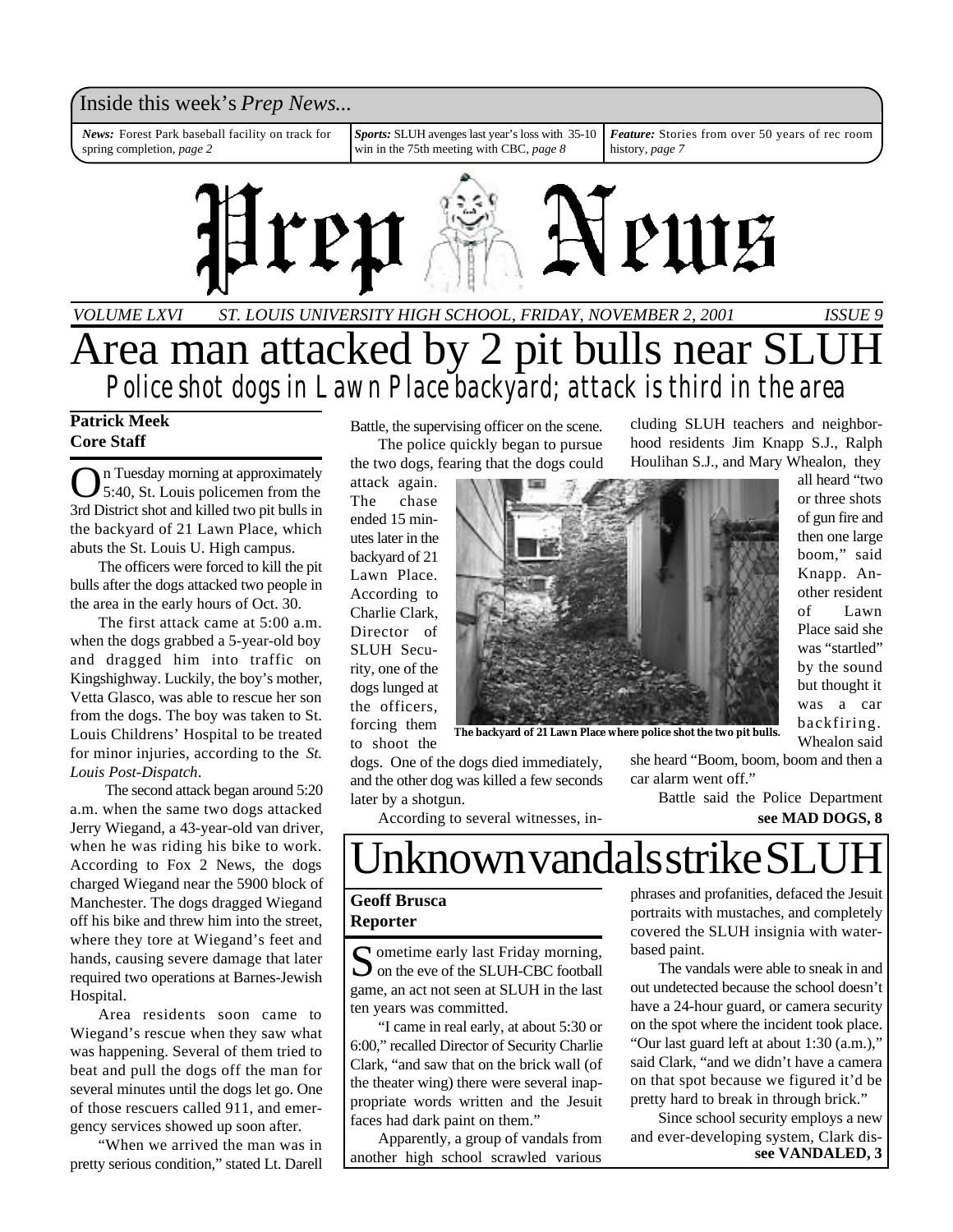# 2 **Sports News** November 2, 2001 Crews break ground for Forest Park facility

### **Andrew Ivers Editor in Chief**

During the last few weeks of summer,<br>BSI Construction finally broke<br>ground for a new \$2.2 million baseball uring the last few weeks of summer, BSI Construction finally broke facility on Forest Park's Aviation Field. SLUH teams, as well as other private and public organizations, will use the facilty, which consists of a practice field and a fully-functional performance field.

Administators hope the fields will be ready for use by the beginning of the season in early April, but park officials predict that the performance field will be ready no earlier than late spring, according to Jim Mann, executive director of Forest Park Forever, a joint public-private campaign to restore the park.

Construction crews have removed all the backstops, benches, and lighting stands of the old softball and baseball fields and are now regrading the field and removing its low spots. Crews are also working on the irrigation systems and installing new sewers, which will make the fields "easier to maintain," said Mann.

SLUH and Forest Park Forever board member Ted Hellman,'66, said the water

management process is "time-consuming, expensive, and essential."

The next step for the construction will be to install the electric facilities for the lights and the concession stand, among other things.



and a concession stand.

Given the fickle nature of the sod on the non-dirt portions of the field, it still

A f t e r **is the AAA golf course; between home plate and Highway 40 (to the A blueprint of the performance field being built in the northwest corner of Forest Park's Aviation Field. Across the street from left field right, not pictured) will sit the practice field.**

crews complete such utility installations, they will begin to construct the actual baseball facilities like outfield fences, dugouts, and backstops as well as a maintenance shed

on the weather. He said the field's condition "could be a challenge."

> Baseball coach Steve Nicollerat said **see CRACKERJACKS, 3**

## Annual Open House to be held this Sunda *800 prospective students expected to attend*

### **Tim Piechowski and Brian Wacker Core Staff and Reporter**

From noon until five on Sunday, St.<br>Louis U. High will open its doors for rom noon until five on Sunday, St. the 37th annual Open House. Approximately 2000 people are expected, with over 800 prospective students touring the campus with their families.

Families will begin their SLUH experience in the Danis Family Lobby. There, they will meet their personal tour guide and be led into the theater for the beginning of a full school tour. The families will be introduced to the prop shop and the theater's state-of-the-art lighting and sound systems.

Besides the theater, there are a variety of highlights which are sure to impress prospective students, including but surely not limited to: the computer lab, featuring iMacs, new for this year; the rec room, featuring about 30 pool tables and other gaming amenities; and the choral room, which is the most technologically advanced choral music facility in the nation.

Prospective students and kin will also see student art works in the Fine Arts department.

Also sure to impress will be the library, with over 35,000 volumes and 200 subscriptions, as well as new iMacs.

Director of Admissions Mark Michalski said the Open House is the "most important piece of the high school decision-making process for many students and families."

Counselor Dave Mouldon said he believes Open House is important because it "gives (prospective students and their families) a great chance to see and experience our facilities."

Visitors will certainly have a chance

to see the school in action, as more than 35 clubs and sports teams will be representing themselves in the gym and speaking with the prospective students.

Additionally, each academic department will have a table set up in the library to speak with families.

To cover all of the tours which will be given Sunday, Michalski recruited more than 320 students to volunteer their time to be tour guides who underwent rigorous training. The tour guides will be compensated with White Castles.

Michalski, with the aid of other administrators, has advertised SLUH at local archdiocesean high school nights over the last few months. With this advertising, as well as the Open House, Michalski hopes that SLUH recieves at least the same number of applicants as last year— 356.

may not be ready for use after it is prepared. According to Hellman, the weather next spring—precipitation and temperature will determine when the field will be usable.

 Hellman said that administrators hope the field will be ready in time for the season, but no one is counting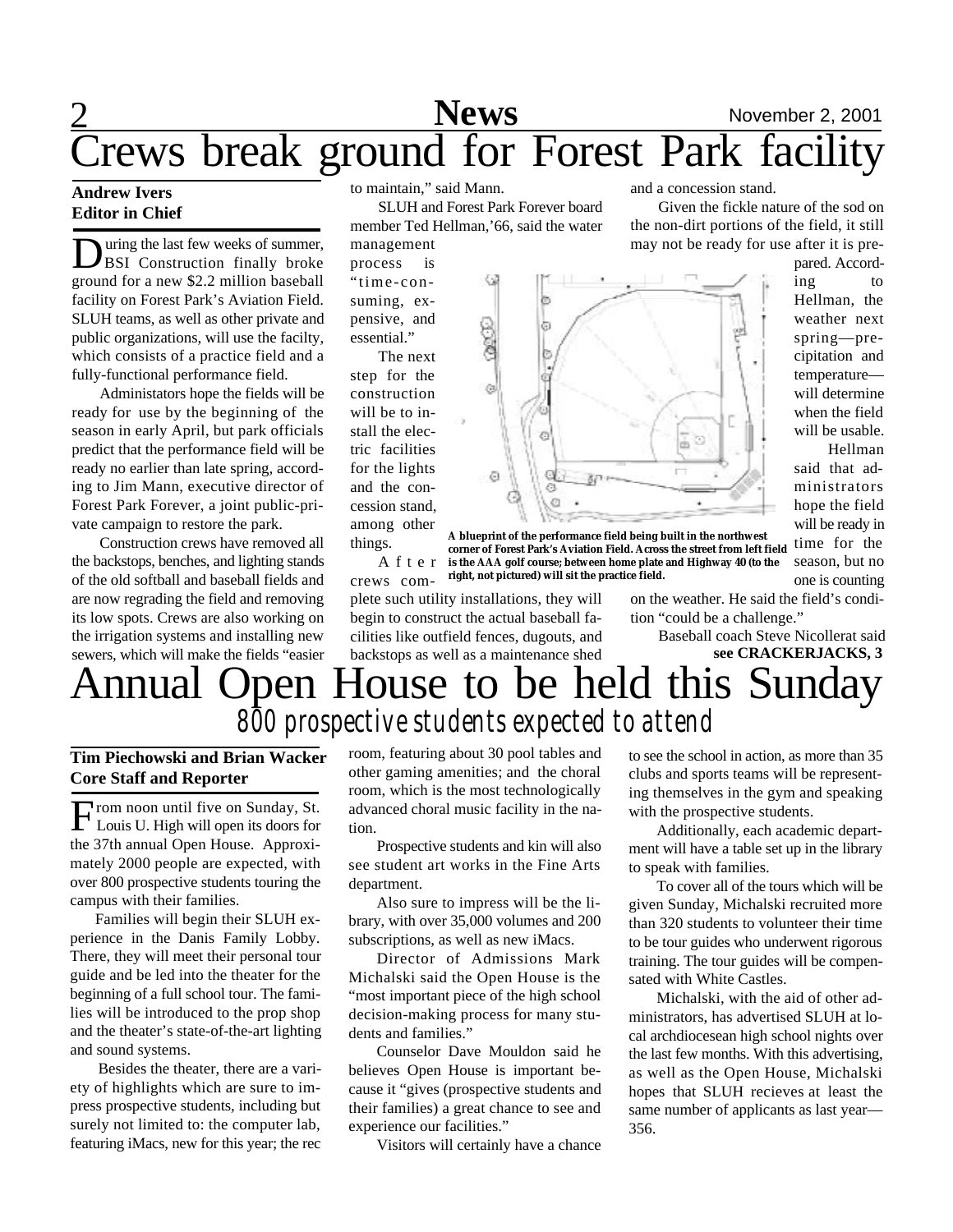### LETTERS TO THE EDITOR Wrestling captains object to lack of healthy cafeteria food

To the Editors:

 Letters have been published in the *Prep News* in the past regarding our school's food service. Everyone can probably vouch that the food sold here at SLUH is expensive. The average lunch usually exceeds two and a half dollars, a lot of money for a high schooler. But there is another—we believe more significant—problem with the food sold at SLUH which should be addressed immediately. Anyone who has tried to do it understands this: it is difficult to buy food which is good for you at SLUH.

 Any student with a desire to eat food that is not greasy, fattening, or devoid of nutrients must pack his own lunch. As many of us know, it is often hard to find time in the morning to pack a lunch, so every once in a while we must buy from the cafeteria. Whatever the reason, totally abstaining from the cafeteria food is very difficult. Rather than encouraging students to eat right and giving those students who do eat right every chance to do so, our cafeteria discourages us from buying healthy food. The scant bowl of fruit is placed on the bottom shelf of a refrigerator, a distant second to Papa John's pizza and chicken wraps.

Speaking from experience, it is frustrating at best to try to find healthy food in the cafeteria.What about the fruit offered

### VANDALED

#### (from 1)

cussed the imperative of adjusting for a newfound threat like this. Right now, the security system is really "trial and error," and this incident will force Clark to "update the security plan."

When asked about the possibility of purchasing an extra camera or hiring a new security guard, Clark pointed out that, "We're on a limited budget, just like everyone else."

But security is not the only part of SLUH affected by this incident. Maintenance had to spend several hours cleaning the building (and the paint is still not completely gone) and, as Bannister said, "Time spent by maintenance cleaning, as well as new security and other things, cost money for our school."

Such an act is also a distraction to the school: "It's an aggravation," said Bannister.

DeSmet principal Greg Densberger called the act "Misguided. Students just don't realize that this is destructive. They see it as school spirit."

CBC's assistant principal said that CBC "(has) nothing but disdain for anyone who would commit such an act."

Should the perpetrators be identified as students of DeSmet or CBC, Densberger offered expulsion as DeSmet's chief disciplinary option, and CBC students would be subject to probation or expulsion.

The vandalism was probably best summed up by principal Bannister, though. "This was just a dumb act."

every day? First of all, the fruit is mediocre: apples, oranges and bananas (which are often bruised or over-ripe) are all that are offered. Second, a piece of fruit for lunch? That's pretty scarce. Well, what about yogurt? Again, fruit and yogurt. This is certainly not enough food for most of us.

The salad bar is a popular menu item, you may say. A few things about the salad bar. First, the lettuce offered is called "iceberg" lettuce. Iceberg lettuce looks like it sounds. It is often clear or white and lacks the dark green colors which make other types of lettuce nutritionally beneficial. The lettuce at the salad bar is neither good for you nor bad for you, much like celery. Second, judging from the thickness and viscosity (thank you Chemistry) of the salad dressing, it is by no means low-fat. A salad free of fattening dressing and cheese, now a plate full of iceberg lettuce, has little more substance than a bottle of water.

All students, especially athletes, should at least be putting some thought into being more deliberate about what they eat. However, with a profit-motivated food service that all but discourages a healthy diet, it is extremely difficult for those who sincerely desire to eat well to do so. By offering almost exclusively unhealthy and fattening food and not actively soliciting healthy fare, the food service is doing SLUH a profound injustice.

Joe Bommarito, Alex Born, and Colin O'Brien 2001-2002 Wrestling Captains

### CRACKERJACKS

### (from 2)

he too would be surprised if the field is ready for use by April 1 and has scheduled all of next seaosn's games at Heine Meine, as he usually does. But he is nonetheless "really excited" about the prospect of a new stadium. "It is great to be able to be part of the process."

"The primary message," said Hellman, is that the project is "underway as planned and on schedule for completion."

The field itself will be used by SLUH teams and teams at nearby Forest Park Community College, but according to Mann, public organizations, such as the Public High League, will use the facility for the majority of the time.

Forest Park Forever and school administrators arranged a schedule with the Parks Department that will give public teams equal or more time than private teams. Said Mann, "It's a great partnership" between the Parks Department, Forest Park Forever, and SLUH. The community could not get the facility completed without SLUH's help—a contribution not only of organizational help, but also \$250,000—and the school would not be able to have such a great field without the help of the community

It is important, as Mann noted, that the school, "will have a great field to play on without having to use (its) own land."

The major contributor to the project is Boeing-McDonald, which contributed \$1.6 million.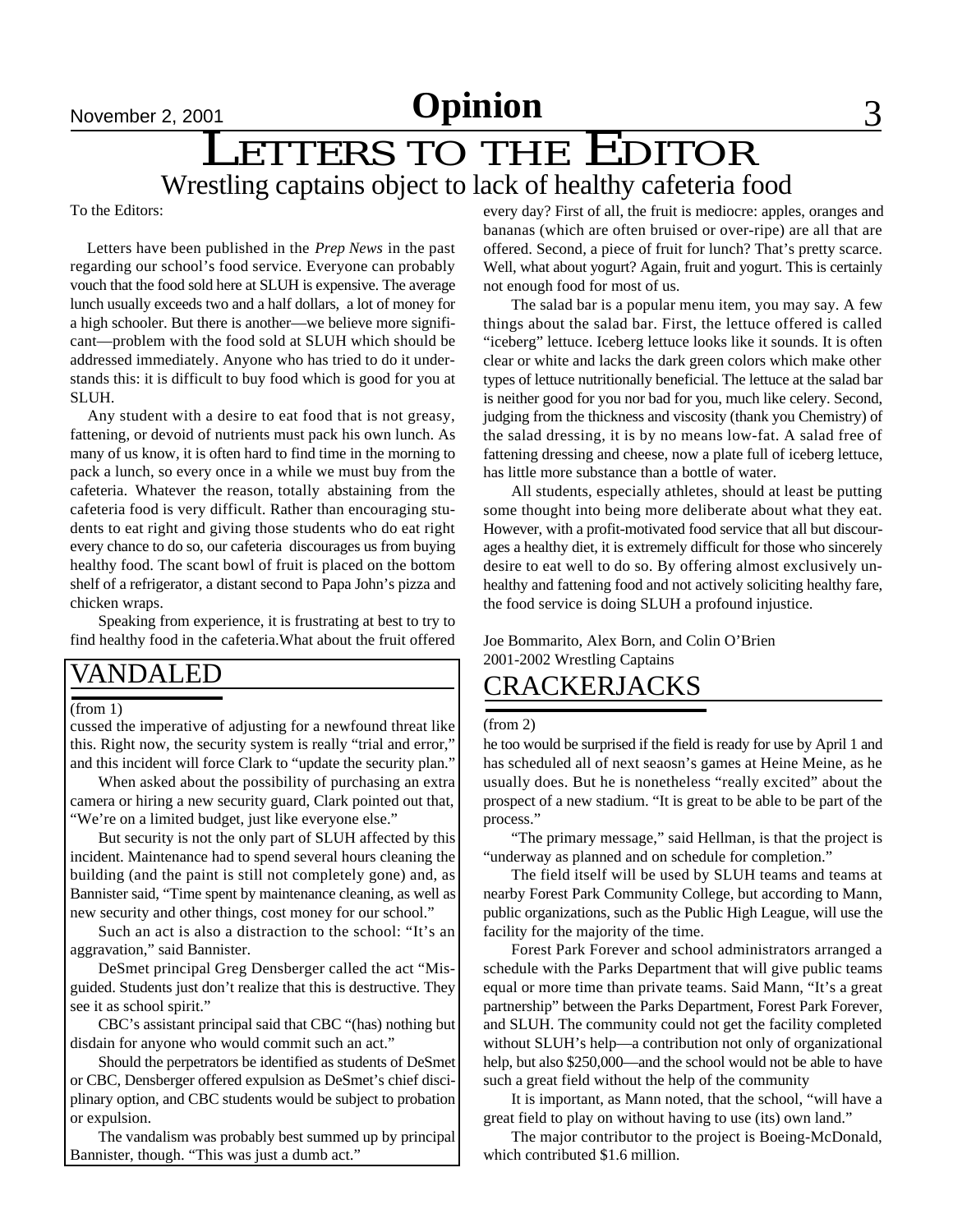# 4 **Sports** November 2, 2001

### Polobills win two, enter State semifinals today *After win over Marquette, Busiebills to face Parkway South*

### **Tim Roth Reporter**

G oing into the state tournament 15-2<br>the Polobills look to go a step further oing into the state tournament 15-2 from their second place showing last year. Coming off of big wins against Kirkwood and the always difficult foe MICDS, it gave them a boost coming into it. The team is looking for strong performances and good leadership from their seniors with this state title so close.

 The tournament started on Saturday for the U-high against Chaminade. Sluh didn,  $\ddot{A}$  ôtwant to rule them out early, but in the past match against them they had breezed by them  $11-2$ . That didn,  $\ddot{A}$  ôt stop them from pouncing on them early by scoring all nine of their goals in the first half. Sluh goalie Mike Peterson gave up only one goal against the Red Devils.Senior captain Kevin Price commented after the game, , Ault was a good victory for us, it gives us some confidence going into these games ahead of  $us.\overrightarrow{A}u$ Unfortunately the competetion will not be as easy for the Busiebills.

 With the victory they are forced to face the Mustangs of Marquette on Halloween night at 5:00. The players got a little spooked with the tardiness of Coach Busenhart, but calmed soon after his arrival 10 minutes before the game. SLUH started off looking sluggishin the first quarter, it was thought they dressed up to be Parkway North for the game. But this was the type of game they were expecting from the Mustangs. They attempted to slow the pace down by having quick fouls to not allow ball movement. This strategy worked until the second half where Sluh scored seven of their ten goals, and five comingin the fourth quarter to shut down any sign of comeback. Sluh, Äôs stellar defense from thelikes of captain Greg Szewczyk, fellow captain Kevin Price, and Junior Tom Heafner, just to name a few, held their go to man Todd Patrick to just two goals. Marquettes four goals came from only two players, while  $Sluh, Å\hat{o}s$ came from all over the board with eight of their players scoring. Senior John Pimmel and Junior Billy Dahlman each scored two. Coach Busenhart was satifisfied with the goal scoring, he stated , Au With all the goals coming from all over the place, it,  $\angle$  as a good sign. It shows we,  $\angle$  as a very well rounded team."

 After a convincing victory coming against the Mustangs Sluh will face Parkway South on friday night where they look to shut down their star, Leonardo Laterza, who has116 goals on the season. The winner will go onto play #1 seed in the tournament MICDS onsaturday for the state championship while the loser will play for the third place in the state against the fellow loser of the other semifinal.

## SLUH 2001 SOCCER STATS

### **Points Leaders Goals Assists Points**

| Joe Germanese 11   | 4                        | 26 |
|--------------------|--------------------------|----|
| Dan Hartwig        | 3                        | 25 |
| <b>Eddie Davis</b> | $\overline{\phantom{1}}$ | 13 |

| <b>Goalies</b>       | <b>Minutes Goals Saves</b> |   |    |
|----------------------|----------------------------|---|----|
| Steve Howenstein 980 |                            |   | 47 |
| Pat Meier            | 510                        | Δ | 14 |
| Bart Sarincino       | 100                        |   | Δ  |
| Mike Kutz            | 50                         |   |    |

Team Yellow Cards: 8 Ian Mulligan Yellow Cards: 6



# Soccerbills defeat U. City

### **Adam Shukwit Reporter**

S LUH Soccer begins playoffs with an easy win against U-City On Tuesday, easy win against U-City On Tuesday, the day before Halloween, the scary SoccerBills went over to U-City to begin their playoffs. Sophomore Joey Germanese said before the game, "The field looked pretty rough, but we hadn't played in so long, we were all excited to go out there and beat them!" And beat them they did. The Marteletubbies were getting used to the field in the first half and only scored one goal off a penalty kick by Dan Hartwig.

Captain Ian Mulligan said about the first half, "I don't know if it was the field or what but we kept shooting and it wasn't going in." The We'regoingtoscorebills went out in the second half fired up. Sophomore Joey Germanese put in the first goal of the second half of the game. Senior Kyle Banahan said, "Anything you can do, I can do better," and put a bouncing ball in the box in the back of the net.

The We'regoingtotheStatechampionshipsBills weren't done yet. Freshmen Timmie Wier put a beautiful headball right over the keepers head and the Bills went up 4-0. Sophomore Ryan Hyde put another one in before the last whistle blew. Goalie Steve Howenstein woke up when he heard the whistle and realized he had recorded another beautiful shutout. Fans Marty Wastler and Joy Banahan said after the game, "What a fun game to watch." The ScoringstreakBills play the Roosevelt Rough Riders this Thursday at U-City. They started out the playoffs with a great victory of 5-0 and take this confidence on to Roosevelt.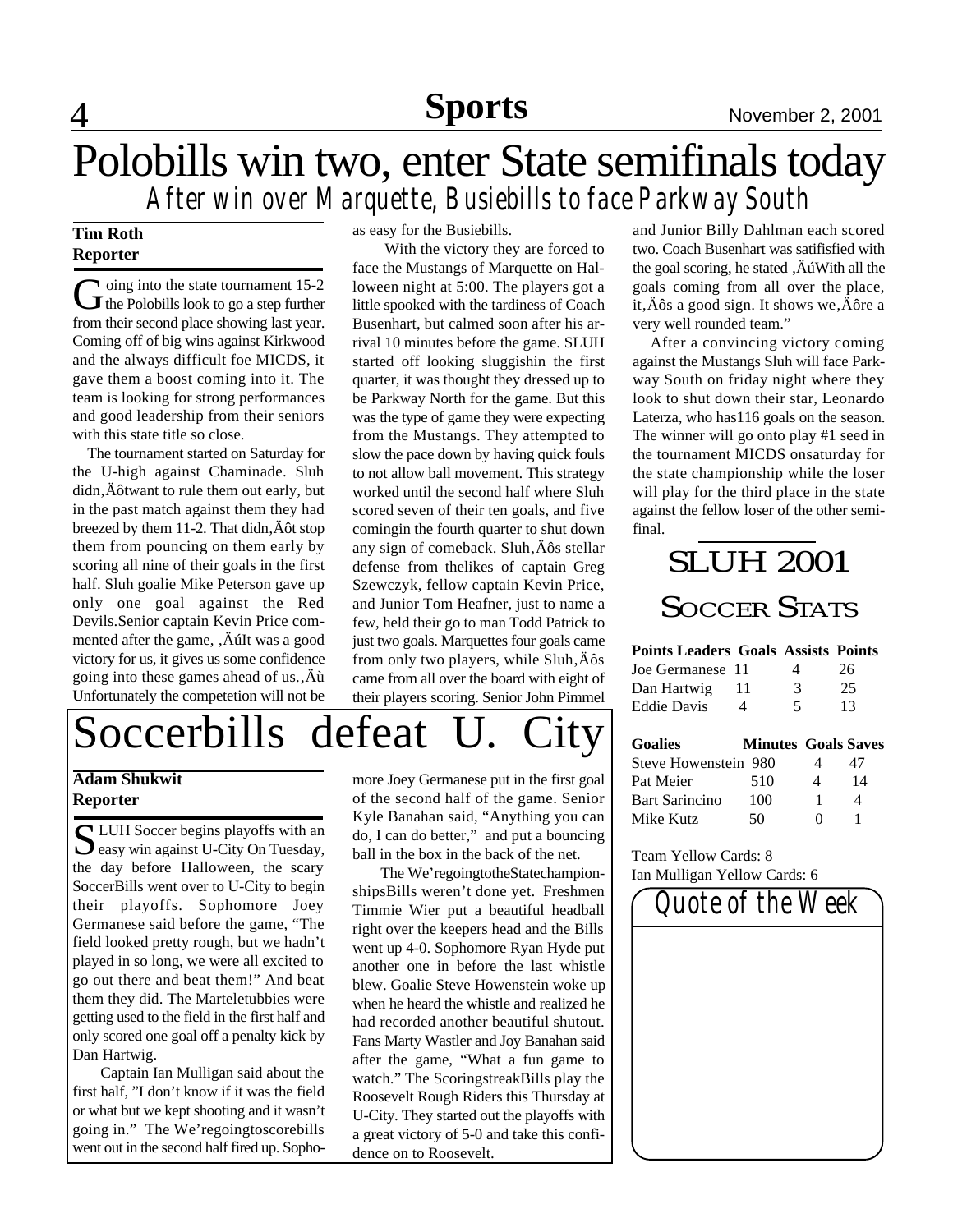# November 2, 2001 **Sports** 5 Footbills defeat CBC in 75th meeting

### **John Stewart Reporter**

As if the Footbills needed any extra<br>
Montivation when CBC traveled to s if the Footbills needed any extra the Stadium last Friday night, the antics of anonymous painters early Friday morning added fuel to the fire that drove the Jr. Bills to a 35-10 victory. Emotion ran high as the Jr. Bills stormed onto the field looking to avenge last year's humiliating 35- 0 defeat at the hands of the Cadets.

However, the Footbills found themselves in an unfamiliar position after the Cadets got on the board first. On their first possession, CBC drove down the field

and had first and goal from just inside the 2-yard line.

Nick Koenig came up with the biggest play of the drive as he penetrated the offensive line, met Will Busch in the backfield, and brought him down for a one-yard loss. Further complications prevented the Cadets from scoring a touchdown. They had to settle for a field goal, giving them an early 3-0 lead.

Chris Finney took the momentum away from CBC as he returned the ensuing kickoff 50 yards to the Cadet 30-yard line.

Disaster struck on the first play from scrimmage when Chris

Carter ran right and got popped in the shoulder. Carter stayed on the field for a few moments, having suffered a severe stinger. "It was disappointing to get hurt in such a big game," said Carter. "I wanted to be out there to help my team, but the injury wouldn't allow it."

Runs by Dossie Jennings and Finney moved the offense to the 4-yard line. On the next play, lead blocks by Mike Klevorn and Craig Schlapprizzi cleared the way for Finney to barrel into the end zone. The 4-yard score gave the Footbills the 7-3 lead.

"Responding like we did showed a lot about the character of this team," Finney said. "We didn't panic and decided to take over the game like we should."

The defense regained the domination it has displayed the entire season, limiting the Cadet offense to only three first downs for the remainder of the half.

"They were able to move the ball pretty well on their first possession," said linebacker Schlapprizzi. "We knew we had the talent to stop them, and we were able to turn it on and start playing the kind of defense we knew we were capable of playing."

The turning point occured with just 25 seconds left in the first half when Jennings heaved a pass towards Tim Boyce. Boyce adjusted to the path of the ball, leaped above the defender, and came



**Running back Brent Harvey busts through two CBC tacklers on Friday.**

down with the ball on the 8-yard line. He took one step and stretched across the goal line for a 46-yard touchdown.

"Dossie threw it to where only I could catch it," said Boyce. "When I caught the ball, I knew the defender couldn't keep me out of the end zone."

Boyce's touchdown made the score 14-3 as the teams went back to their locker rooms at halftime.

The Footbills increased their lead nine minutes into the third quarter when Jennings wiggled his way through the defense and strutted into the end zone for a 9-yard touchdown run.

CBC did not back down, however, as they answered Jennings' touchdown two minutes later. Will Busch's 3-yard touchdown run provided a spark that brought the Cadets back to within 11.

Little did the Cadets realize that Chris Finney was about to have one of the best quarters of his football career. Finney owned the fourth quarter as he amassed over 140 yards of offense and two touchdowns.

"It's never too early to start Finney's Heisman campaign," said onlooker Jim Mohan. "The *St. Louis Post-Dispatch* should recognize him as one of the best players in the area."

Just 50 seconds into the fourth quarter, Jennings hit Finney in the flat. Excellent downfield blocks and incredible

> breakaway speed allowed Finney to fly down the field and enter the end zone for the 13th time of the season.

> "That was a great team play," said Finney. "The line gave Dossie the time, Dossie threw me a nice pass, and Boyce, Devine, and Drakesmith made great blocks downfield to allow me to get into the end zone."

> Finney gave the U. High faithful quite an encore on the Jr. Bills' next play from scrimmage as he took the handoff, powered up the middle, and outran everyone for his third touchdown of the night.

"I get all the credit for the touchdown, but none of this is possible if my teammates don't do their jobs," repeated Finney. "I was very happy with my performance, but this is a team game. I don't think one person should get all of the accolades."

Finney's final touchdown made the score 35-10. The Footbills' overall record improved to 9-0, and their conference record jumped to 4-0. The victory over the Cadets also clinched the conference title for the Jr. Bills.

With a victory against Roosevelt this Saturday afternoon, the Footbills would clinch the district title as well and go on to the state playoffs. The game starts at 1:30 at Roosevelt.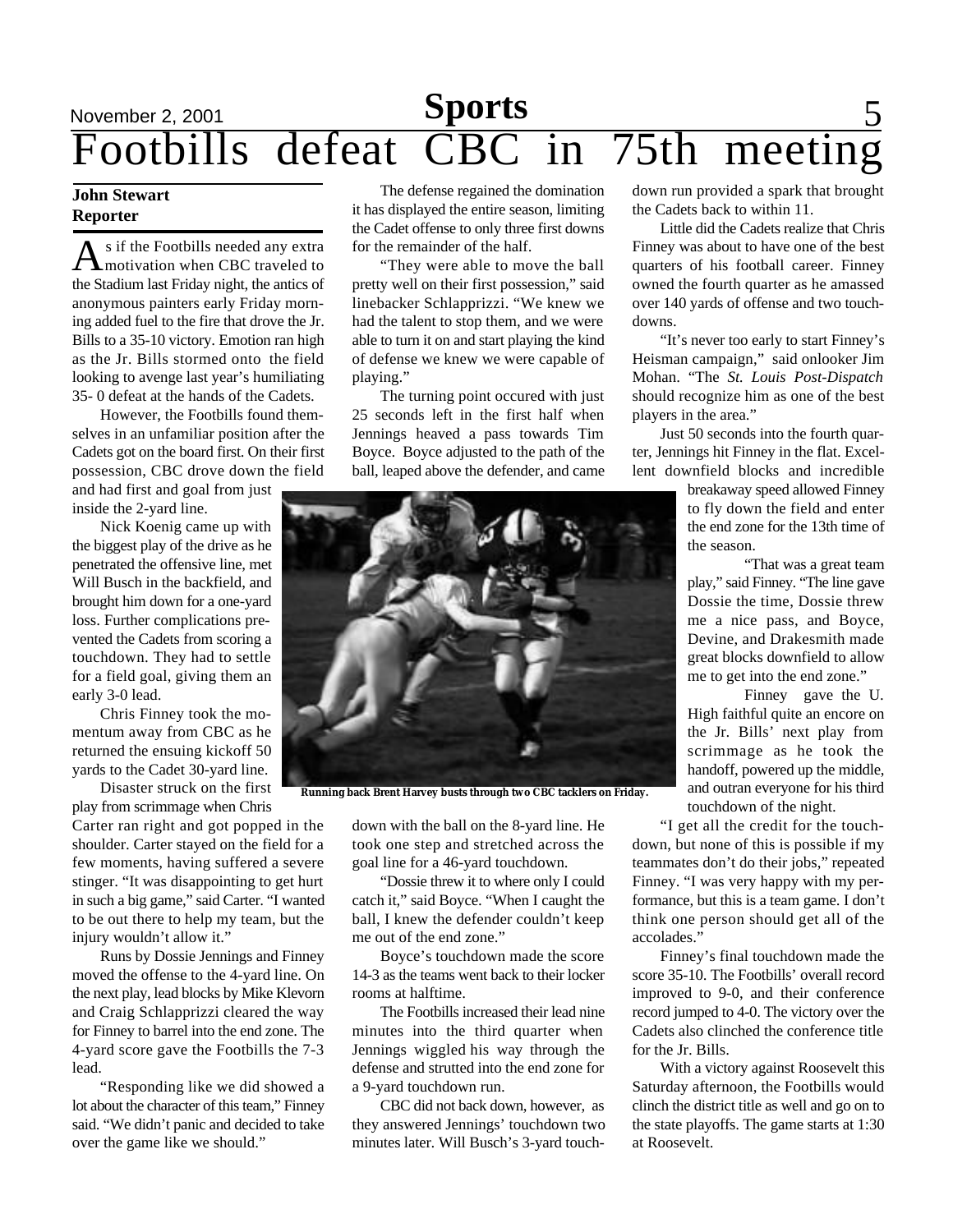# 6 **Sports** November 2, 2001 Linhares on Harrierbills: 'All systems are go'

### **Brian Gilmore Reporter**

**O**n an unseasonably cold October<br>
Park, the Harrierbills were victorious for n an unseasonably cold October morning Saturday at Sioux Passage the third week in a row. Competing in Sectionals, the meet before State, they destroyed the field in what is believed to have been the lowest score ever recorded by a SLUH team at

Sectionals.

They scored 37 points, which easily outdistanced DeSmet (82), CBC (104), and Francis Howell North (107). Because they were virtually assured of qualifying for State, DeSmet rested an all-state runner, but that takes nothing away from the team's sheer dominance of Saturday's race. Moments after the race ended, head coach Jim Linhares said that it was "The greatest sectional victory I've ever seen."

Tipper O'Brien was the first SLUH finisher and the fifth different runner to have been #1 on the team

this season. He used the hills to his advantage, exploding on the downs, and finishing in 4th place (17:26). The rest of the SLUH pack was not far behind, with John Parr (6th,17:33), Pat Leinauer (7th,17:35), Peter Schaefer (9th,17:43), Drew Noblot (11th,17:46), Kyle Gonnerman (12th,17:47), and Kevin Crean (21st,18:01) all finishing in strong position.

Crean didn't run the race he was looking for, yet as SLUH's seventh finisher, he still beat nearly every team's third man. Only 21 seconds separated the six SLUH runners from O'Brien to Gonnerman.

In such a large meet as State, having such a fast and tight pack is almost necessary for a team to have a shot at winning.

About the weather conditions at Sioux

Passage, Gonnerman could only muster, "It was (expletive deleted) freezing!"

"It was a great pack for the guys," said Crean, "and this coming Saturday is sure fixin' to be quite a day."

Saturday's meet will be the culmination of another great cross country season for SLUH. As everyone believes, though, the best is still yet to come.

"We are poised to have a great day. It

Schaefer, "but mentally I don't know what to expect, since I've never been there before. I've watched so many State races, but it's totally different once you're actually in it."

Noblot added, "With our tight pack, we have a great chance at winning."

It will be the end of an era for the three seniors on the team. They've put their hearts and souls into the team for

four years, and it all boils down to this. In the midst of everything, though, they are still loose and ready to go. "I'm nervous because my entire life is on the line," joked Leinauer, "but believe me, it's our time now to let 'em know what."

After Saturday's race, O'Brien offered the following: "When we get there and the gun goes off, the proverbial tiger will be fully released from its cage, and, props to the '99 state title team, but there will be no better place than here, no better time than now"

Parr agreed, chipping

would simply be a mistake not to go to Jefferson City with the intent of taking home a first place trophy," said assistant in, "It's just so amazing just to be a part of this team. Talentwise, we're the strongest team this school has ever seen, and now it's up to us to go out and kick some butt."

> The race begins at 12:30 tomorrow afternoon at Oak Hills Golf Course in Jefferson City. If you're interested in going to the meet, come to an informational meeting today at activity period in J124. Among other things, rides to Jeff City will be arranged.

Win or lose, State always proves to be one of the best days of the fall. Always slathered in tons of blue paint and Jr. Billiken spirit, SLUH fans have developed quite a reputation among the crowds in Jefferson City. Come join in the fun.

**SLUH XC's top seven—Kyle Gonnerman, Tom O'Brien, Pat Lineauer, John Parr, Peter Shaeffer, Drew Noblot, and Kevin Crean—warm up before Saturday's race.**

Linhares agreed, saying, "It is the most talent we've ever assembled on one team. Everyone is healthy, and I feel like we've got our definite seven best runners ready to go. This is the first year that I have ever been able to honestly say that I have no concerns going into State. People from around the state don't expect us to win, though, so we'll have to take advantage of everything that unfolds Saturday.

coach Tom Flanagan.

All systems are go."



them. "Physically, I feel ready," said

The four juniors—Schaefer, Noblot, Gonnerman, and Crean—have never run at State, so it will be a baptism by fire for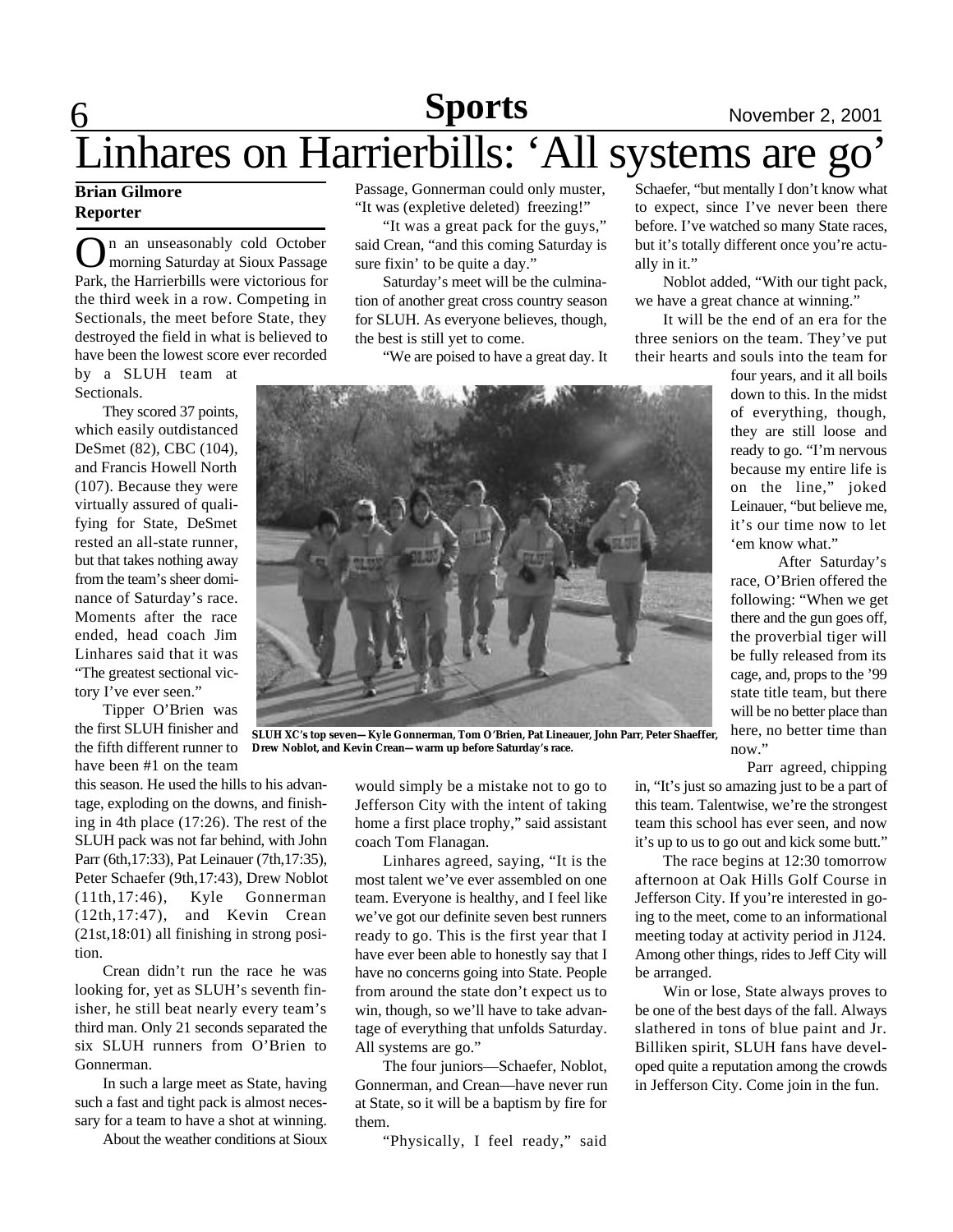# Ghosts of Minnesota Fats, boxing haunt rec room

### **Matt Hoffman Core Staff**

It's a Saturday morning in 1945. SLUH principal Fr. Zimmerman is doing what he frequently does, worm his way around the 3 ft. crawlspace underneath the first floor of the school. His hands and knees are caked with dirt. A string of bare lightbulbs supply the light he needs to explore the underside of his school. This is the scene describing the birth of the idea of the SLUH rec room. This bizarre vision fits perfectly with the rec room itself. Every year eighth graders and parents are amazed by the underground recroom. Well, they should be. The rec room is probaly the most bizarre part of SLUH. It is the second largest pool hall in the United States. It occupies more room than all of

the classrooms along senor hall combined. It has survived three major wars. It has been the setting of some of the most bizarre stories around.

In the past a boxing ring occupied what is now part of the rifle range. Students were free to come down, strap on a pair of gloves and duke it out in the underground ring during noon rec or before and after school. The boxing ring was made of gym mats atop a raised wooden floor. Ropes were attached around four of the cement pillars to give it a charming real life feel. It was in this ring that an incredible SLUH

boxing match, which has long since been forgotten, took place. One of the contenders was a amateur boxer and all around strongman. The other was an inexperienced boxer who decided to give boxing a try.

In addition to two huge guys punching eachother in the face, danger was added when the Father's club temporarily moved the ring and layed the pads directly on top of the concrete. The two boxers decided to ignore this seemingly large safety hazard and continue with the bout. Almost immediately the amatuer boxer knocked his opponent down. After arriving on his trip to the floor his head snapped back and slammed onto the padding, which was directly on top of the concrete. He was unconscious for fifteen minutes, an unusually long time to be knocked out in any boxing match. Terrified of the extended knockout, the administartion ordered the boxing ring to be removed from the rec room. Students, however, would continue to bring bodily harm upon themselves in the underground all around fun zone.

Wall ball, a game designed by Father Hagan specifically for the rec room, was also removed because of a rather nasty injury. For over twenty years wallball courts occupied the far wall of the rec room. A wallball court consisted of a metal basket suspended about a foot and a half from the ceiling below an angled concrete corner of the ceiling. The object was to throw a tennis ball-esque ball into the metal basket using the angled part of the ceiling. Two players, or teams of two played against eachother to a set score. The games were fast-paced, physically exhausting, and plagued with ankle sprains and other injuries.

When slam dunks first appeared in professional basketball, students were eager to use this new strategy on the wallball court. The metal baskets, however were not smooth along the tops and frequently scraped the palms of players. These injuries, however, did no phase most wallball players. David Narkiewicz, a senor in 1993, was attempting a slam dunk when his class ring snagged the‹‹top of the metal bucket. Narkiewicz described his injury as

> "the banana peel effect." As he was falling, the ring stripped the skin off of the bone, leaving his ring finger bloody and mangled. An ambulance was called and Narkiewicz was rushed to the emergency room, where he underwent surgery to repair his finger.

> The wallball courts were immeadiatly shut down, and that summer the courts were removed. Narkiewicz injury, however, was only usedas an excuse to remove the wallball courts. Along with the removal of the boxing ring and wallball courts came the addition of Father Hagan's office.

Hagan, wanting a office by the rec room mozied on up to Mr. Conway, who was in charge of JUG. Hagan requested that students in JUG dig out an area next to the rec room for an office. JUG at that time consisted of sitting quietly and doing math problems, so many students were willing to pick up a pick ax and labor for an hour after school. 56 classes of students have utilizied the cornucopia of activities avaliable to them in the school's basement. However, one pool player sticks out as the most famous occupant that has shot pool in the rec room.

Rudolph Wanderone, better known as Minnesota Fats once toured the rec room performed a few trick shots for spectators. According to Chris LaMartina in his 1992 feature, Wanderone was a friend of Fred Pipken, who ran the vending machine service at SLUH. The accomplished hustler, who was described by Hagan as five by five, or five feet high and five feet across, came on a Saturday, picked a table and wowed Hagan and Pipken, his only audience, with trick shots. Hagan recalled rolling balls at any speed down the table and having Wanderone shoot them into the corner pocket with the cue ball. In one eye-popping trick he